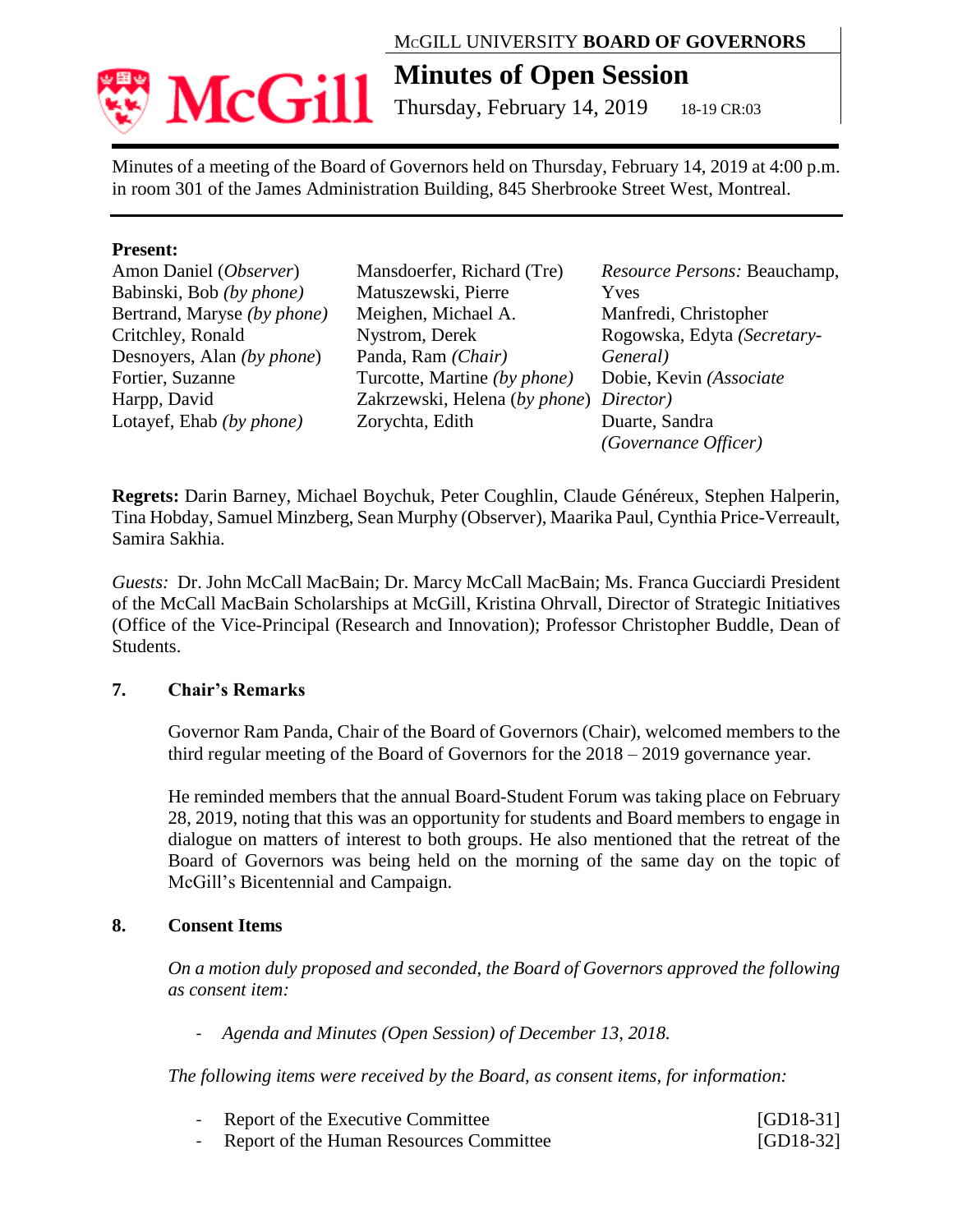# **9. Business Arising from Open Session Minutes**

There was none.

# **10. Principal's Remarks (Continued)**

Principal Fortier began her remarks by discussing the next steps regarding the Redmen name. She stated that she had received a considerable volume of messages and comments from the McGill community, which she would read over the coming weeks to understand and reflect upon the points of view expressed. She reiterated her plans to announce her decision by the end of the current academic term and invited Board members to contact her should they wish to provide their input on the subject.

Principal Fortier informed members that the University had participated in pre-budget consultations in advance of the federal and provincial budgets. At the provincial level, McGill had met with the Quebec's Minister of Finance and made the case for:

- Increasing operating funding for the Quebec university network;
- Putting in place the funding for the Royal Victoria Hospital (RVH) Redevelopment project; and
- Increasing funding for deferred maintenance in the university network.

Principal Fortier reported on her participation in a U15 meeting, which provided an opportunity to meet with the Federal Minister of Finance and the Federal Minister of Science. During those meetings, the University called for enhanced investments in scholarships and fellowships, and increased funding for the indirect costs of research.

Discussing external relations, the Principal stated that she and Professor Isabelle Bajeux (Dean, Desautels Faculty of Management) participated in the 2019 edition of the World Economic Forum annual meeting in Davos, Switzerland, from January 22 to 25, 2019. She mentioned that several federal and provincial government officials participated, including a number of federal ministers and the Premier of Quebec.

Regarding community relations, Principal Fortier reported that the University was celebrating its third annual Black History Month, which was co-organized by the Black Students' Network and the Social Equity and Diversity Education Office. She also mentioned that the Institute of Islamic Studies was launching a new Arabic Summer Program, aimed at teaching the Arabic language to students, researchers, and professionals.

Principal Fortier then highlighted the historic \$200-million gift by Drs. John H. and Marcy McCall MacBain to establish the McCall MacBain Scholarships for outstanding graduate students at McGill.

The Principal closed her remarks by congratulating members of the McGill community, who had recently earned external recognition. In summary, she reported that: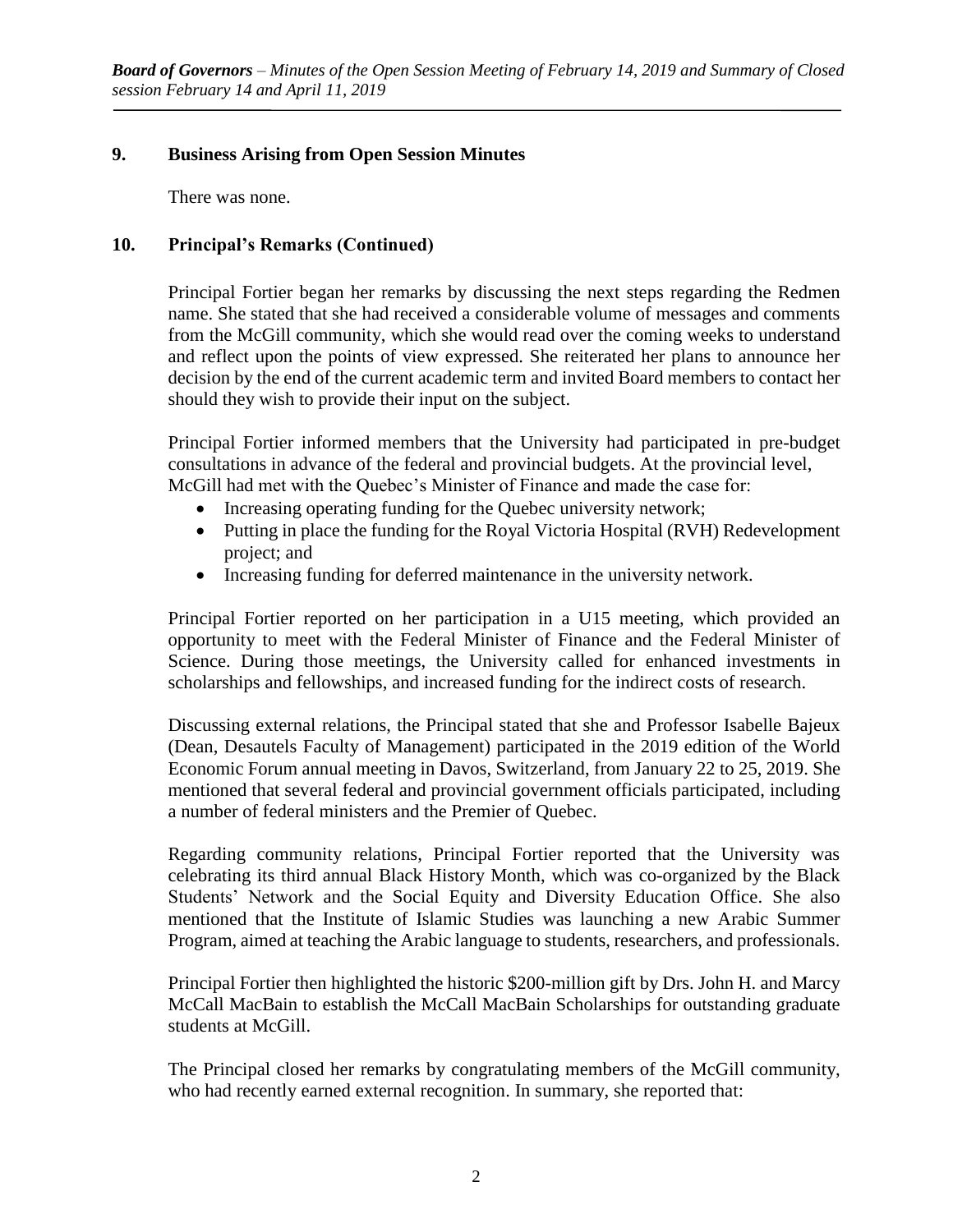- McGill genomics research projects received \$10 million in federal and provincial funding.
- McGill researchers will receive more than \$10 million from the federal government to support research projects, and SSHRC doctoral, master and postdoc awards.
- Eight McGillians were appointed to the Order of Canada.
- Tomislav Friščić, professor of Chemistry, received the prestigious Steacie Prize for Natural Sciences.
- Researchers received extensive international media coverage for their discovery of an extragalactic signal. These were the first results from the Canadian Hydrogen Intensity Mapping Experiment (CHIME), a revolutionary radio telescope project that includes scientists from McGill University.
- McGill was named among Montreal's Top Employers for the 11th consecutive year.

In response to a question regarding the possibility of any future changes to the provincial funding formula for universities, the Principal explained that the Minister of Education reported to her that the Government was not currently revisiting elements related to deregulation of fees for international students, and that current discussions focused on government investments in infrastructure.

## **11. Presentation on University Gift**

The Chair welcomed guests, Drs. John McCall MacBain and Marcy McCall MacBain to the meeting and invited the Principal to speak to their recent gift to the University.

Principal Fortier informed members that on February 13, 2019, McGill received a historic \$200-million gift from John McCall MacBain and Marcy McCall MacBain to establish the McCall MacBain Scholarships for graduate students at the master's level. The Principal explained that the McCall MacBains and their Foundation were long-time supporters of higher education around the world and that McGill would benefit from their expertise to make the McCall MacBain Scholarships a great success. The Principal also announced that Ms. Franca Gucciardi had been appointed as the President of the McCall MacBain Scholarships at McGill and would be responsible for administration of the program. She noted that Ms. Gucciardi was recognized as an expert on merit scholarships, having served as CEO of the Loran Scholars Foundation and Founding Director of Canada's Millennium Excellence Awards.

Principal Fortier invited Dr. John McCall MacBain and Dr. Marcy McCall MacBain to speak to the McCall MacBain Scholarships program. John McCall MacBain highlighted some key elements of the program, noting that it addressed a gap in the Canadian higher education ecosystem to support scholars enrolled in master's and professional degree programs. He also described how the program aimed to invest heavily in developing a robust selection process to recruit students with exceptional leadership and academic potential. Dr. McCall MacBain underlined the high level of student support in the form of personalized advising and mentorship to provide a comprehensive learning experience to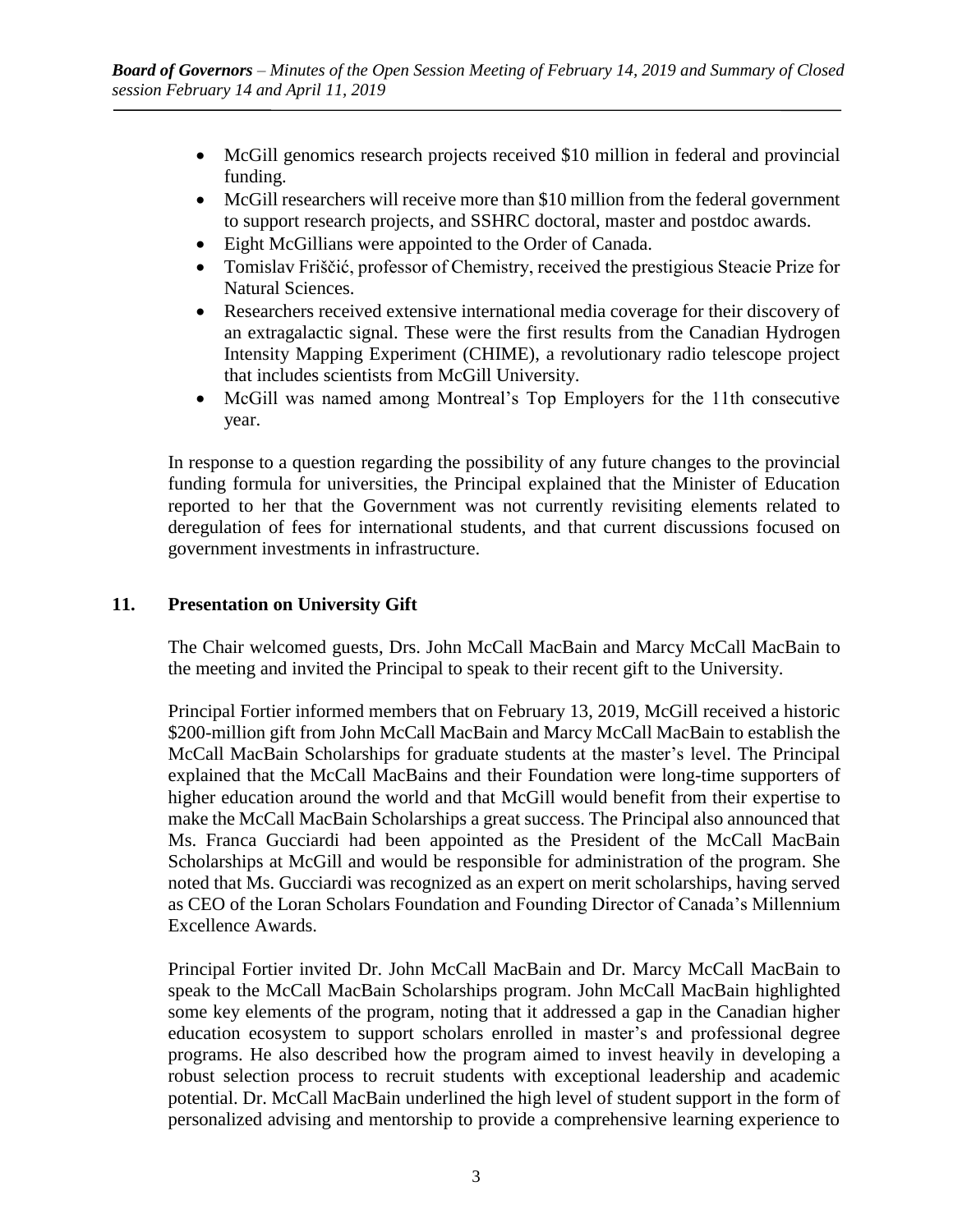students. The Chair thanked the McCall MacBains for their transformative gift and extended an invitation for them to speak to the Board of Governors on the progress of scholarship program in the future.

## **12. Strategic Research Plan** [GD18-33]

Professor Martha Crago, Vice-Principal (Research and Innovation), presented the Strategic Research Plan (SRP) for the Board's endorsement. Professor Crago explained that an institutional SRP was required for nominations of Canada Research Chairs and Canada Excellence Research Chairs, as well as for applications to the Canada Foundation for Innovation. She noted that the SRP was based on five core commitments towards research:

- Fostering creativity
- Promoting innovation
- Problem solving through collaboration and partnership
- Promoting equity, diversity and inclusion
- Serving society

Vice-Principal Crago commented on the breadth of these core commitments, which provided a flexible framework for carrying out research activities at McGill. Describing the development process of the SRP, Professor Crago mentioned that her office had undertaken a robust study of key performance indicators with respect to research activity and funding awarded to McGill. She stated that following this study, there was room to further enhance industry partnerships and funding received from industry and that this is addressed in the SRP. The Vice-Principal also mentioned that the SRP was unanimously endorsed by Senate on January 16, 2019.

*On a motion duly proposed and seconded, the Board of Governors, on the recommendation of the Vice- Principal (Research and Innovation), endorsed the McGill Strategic Research Plan (2019 to 2024).*

#### **13. Report from Senate** [GD18-34]

The Principal presented the Report from Senate, arising from a meeting held on January 16, 2019. She indicated that the Report contained several informational items and three items requiring approval by the Board.

#### **13.1 Proposed Revisions to the Regulation on the Conduct of Research**

Principal Fortier stated that Senate reviewed a recommendation of the Academic Policy Committee to approve revisions to the *Regulation on the Conduct of Research.* She stated that the recommended revisions were primarily updates to terminology, which were of a housekeeping nature.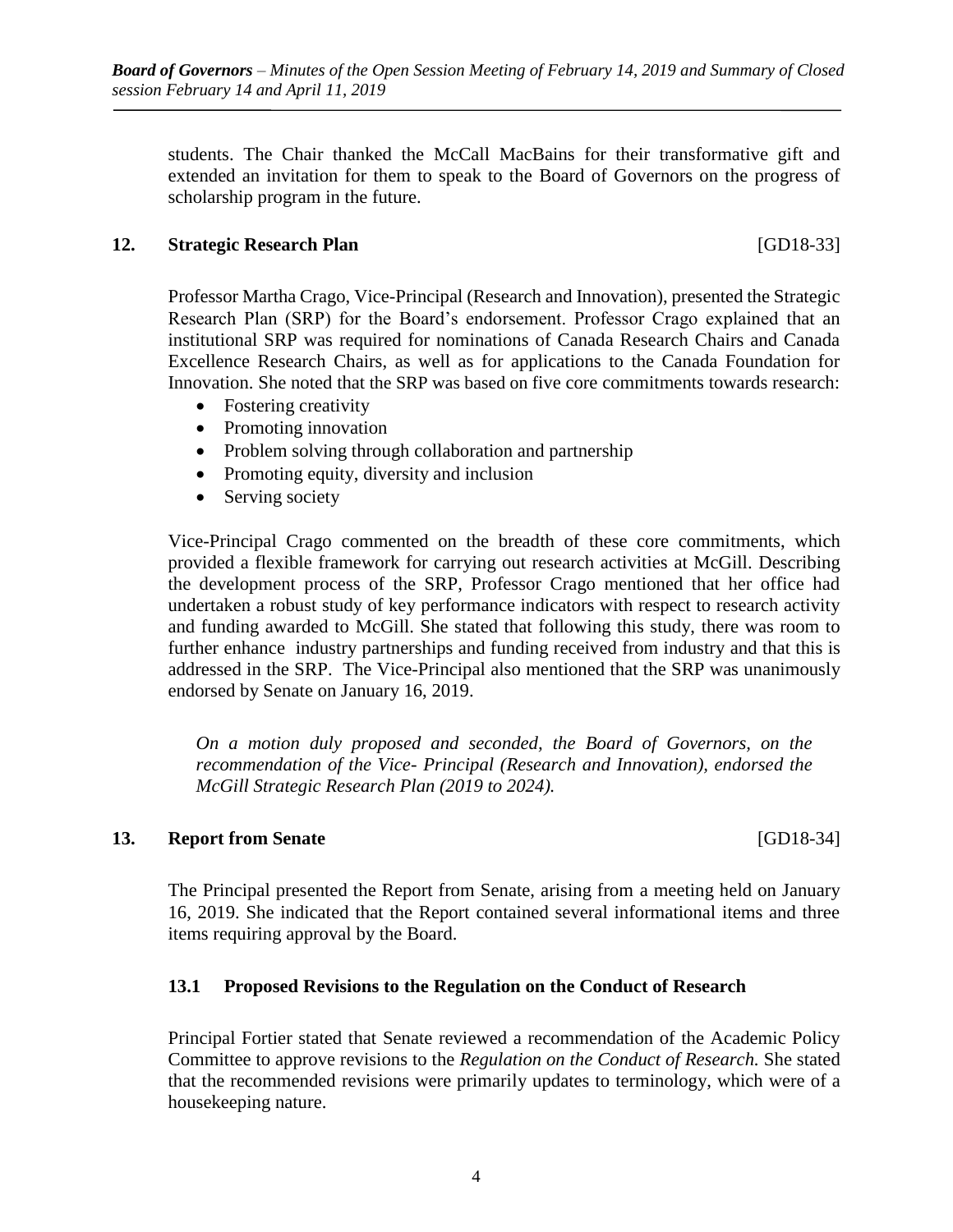*On a motion duly proposed and seconded, the Board of Governors, on the recommendation of Senate, approved the proposed revisions to the Regulation on the Conduct of Research.* 

#### **13.2 Creation of the Institute of Health Sciences Education**

The Principal presented Senate's recommendation to create the Institute of Health Sciences Education within the Faculty of Medicine. She explained that the Institute would replace Centre for Medical Education (CME) and have a broader role, reflective of the expanding field of health sciences education.

*On a motion duly proposed and seconded, the Board of Governors, on the recommendation of Senate, approved the creation of the Institute of Health Sciences Education / Institut d'éducation en sciences de la santé.*

# **13.3 Renaming of the Département de langues et littératures françaises**

The Principal presented a recommendation to change the name of the *Département de langues et littératures françaises* within the Faculty of Arts to the *Département des littératures de langue française, de traduction et de création.* She explained that the proposed name was a more accurate reflection of the current research and teaching activities of the Department. She also commented that the proposed name underscored that translation and creative work were now essential components of the Department.

*On a motion duly proposed and seconded, the Board of Governors, on the recommendation of Senate, approved the renaming of the Département de langues et littératures françaises to Département des littératures de langue française, de traduction et de création.*

In a discussion that followed, Governor Critchley asked if there were any costs associated with the renaming of the *Département de langues et littératures françaises to Département des littératures de langue française, de traduction et de creation*. The Principal responded that as most materials that would require replacement (such as stationery) were produced electronically, costs would be minimal.

In light of recent media coverage of Concordia University's handling of sexual misconduct allegations, Governor Desnoyers requested clarification on McGill's capacity to address similar allegations from an external relations perspective, should they arise. The Principal responded that McGill's Policy Against Sexual Violence was approved in 2016 and assigned resources to assist and support survivors. She added that two ad hoc committees were involved in reviewing this Policy, which would be presented to the Board in the near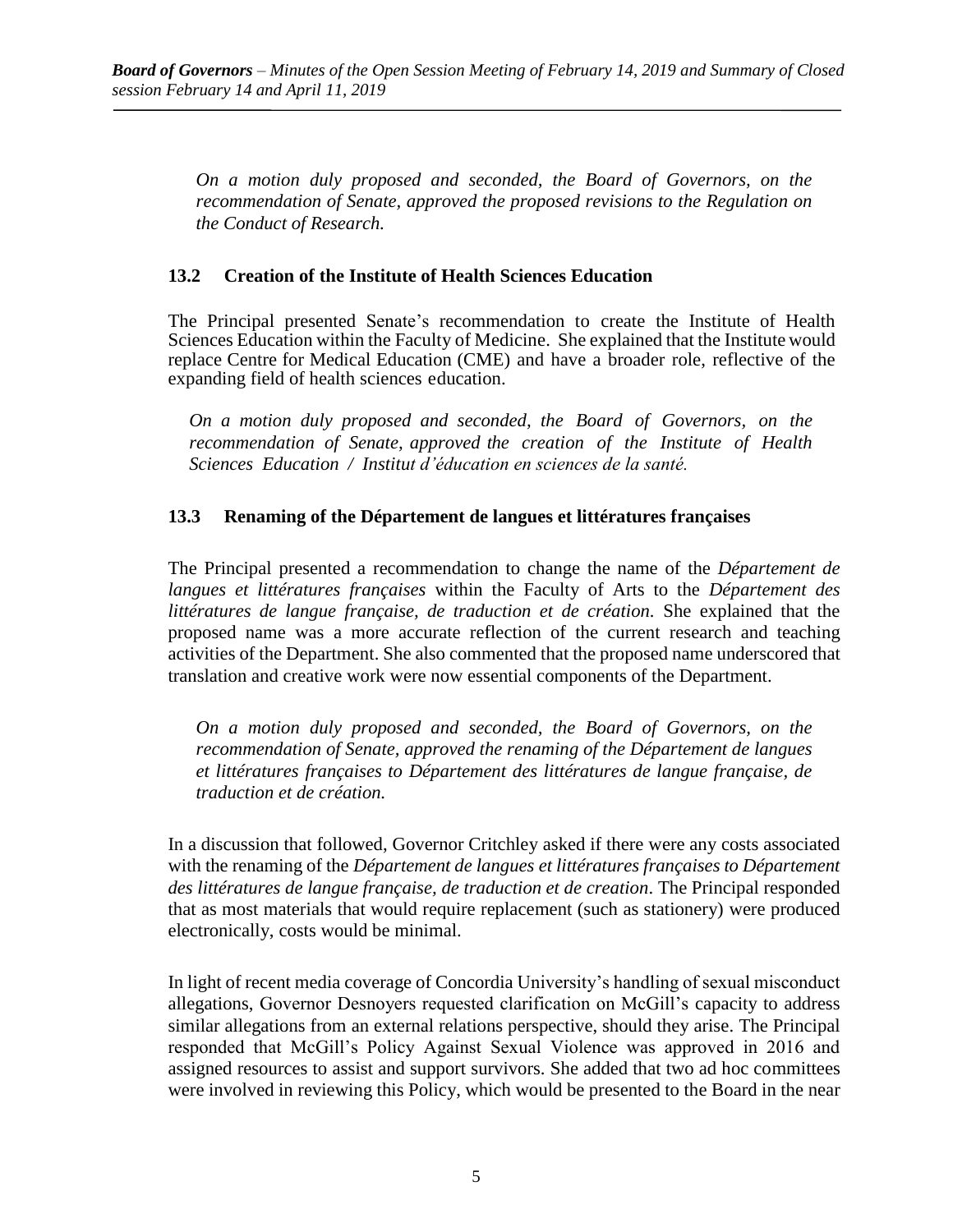future. The Provost and Vice-Principal (Academic) added that McGill had robust resources in place, including an independent investigator for reported incidents of sexual violence.

# **14. Progress Report on Key Performance Indicators** [GD18-35]

The Principal presented the Report on Key Performance Indicators (KPIs) for information, mentioning that the indicators had been initially developed with input from the provincial government. Governor Mansdoerfer requested clarification on KPI 6, Total Financial Aid & Awards for Undergraduate Students, noting that growth had been relatively flat in recent years. The Provost and Vice-Principal (Academic) responded that as the University's financial situation has improved, an increase in aid and awards could be expected in the near future.

## **15. Board Committee Reports**

# **15.1 Report of the Building and Property Committee (Part II)** [GD18-36]

Professor Yves Beauchamp presented the Report of the Building and Property Committee (BPC), arising from the Committee's meeting of January 29, 2019. He stated that Board approval, in principle, was sought to proceed with the Human Pain Genetics (Canada Excellence Research Chairs - CERC) Renovation Project at the Lyman Duff Medical Building. Professor Beauchamp stated that the Lyman Duff Medical Building housed labs and facilities for several departments, and that this renovation project was in-line with McGill's objective to bring together researchers from different disciplines into a single location dedicated to pain research.

The Vice-Principal stated that construction of the project was being divided into two work packages (lots), and specified that Board approval was sought for the fees associated with the completion of construction phase of Lot 1 (which consists of interior demolition work) and the design phase for Lot 2.

The Vice-Principal noted that based on tender results, the funding requested to proceed with the construction phase of Lot 1 and complete the design phase of Lot 2 is \$1,834,420. With respect to funding sources for the project, Professor Beauchamp stated that the project would be funded through the *Programme de soutien à la recherche, volet 2: Soutien au financement d'infrastructures de recherche* (PSRv2) of the *Ministère de l'Économie, de la Science et de l'Industrie* (MESI) (for a total contribution of \$9.2M) as well as McGill contributions from the Deferred Maintenance Fund. Members reviewed and subsequently approved the recommendation, as note below.

*On a motion duly proposed and seconded, the Board of Governors, on the recommendation of the Building and Property Committee, approved, in principle, the Human Pain Genetics (CERC) Renovation Project with a total budget of \$15,000,000, subject to approval of each lot when tender results are available.*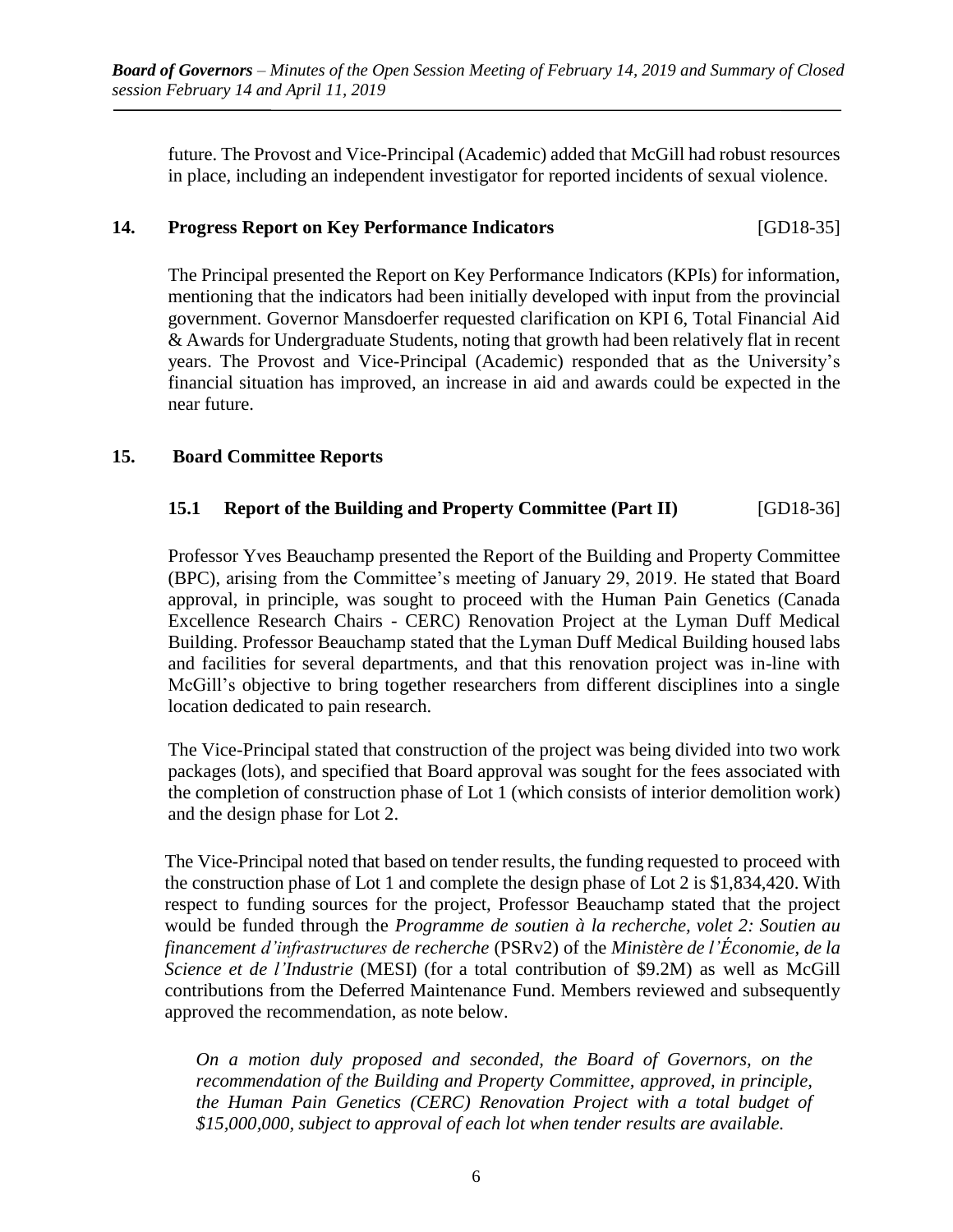*The Board of Governors, on the recommendation of the Building and Property Committee, also approved funding for design completion and to proceed with Lot 1 of the Human Pain Genetics (CERC) Renovation project at the Lyman Duff Medical Building (project 14-176), at an amount of \$1,834,420, to bring the total project budget funded thus far to \$2,964,920.*

*The Board of Governors also authorized the Vice-Principal (Administration and Finance) or the Associate Vice-Principal (Facilities Management and Ancillary Services) to sign contracts pertaining to this project on behalf of The Royal Institution for the Advancement of Learning / McGill University, provided that the total amount of the contracts does not exceed the total budget amount, and that the contracts are reviewed by Legal Services.*

## **15.2 Finance Committee** [GD18-37]

Governor Pierre Matuszewski, Chair of the Finance Committee, presented the Report of the Finance Committee, arising from the Committee's meeting of February 12, 2019. He reviewed with the Board the key matters considered by the Committee at the meeting, including a review of financial aspects related to the development of the Master Plan. Governor Matuszewski stated that topic would be discussed in more detail at an upcoming working session of the Finance Committee scheduled for March 28, 2019.

# **15.2.1 Budget Planning 2019 – 2020: Report II**

Professor Christopher Manfredi, Provost and Vice-Principal (Academic) presented the Budget Planning Report II, stating that revenue and expense estimates were becoming clearer at this stage of the planning process. He commented that due to better than projected revenues, the deficit for FY2019 was expected to total approximately \$7.5 million, a substantial improvement from the initial projections of \$15 million. Professor Manfredi specified that the Government of Quebec's revised funding policy resulted in some advantages for the University. He also stated that it was difficult to determine how long this revised policy was going to remain in place in its current form, and that there were other variable factors, such as interest and exchange rates that impact the University's ability to set viable longterm projections.

# **15.3 Audit Committee** [GD18-38]

Professor Yves Beauchamp presented the Report of the Audit Committee, arising from the Committee's meeting of February 5, 2019. He informed the Board that the Audit Committee approved the External Audit Plan for the year ending April 30, 2019, presented by the University's external auditors Deloitte LLP. He also stated that the Audit Committee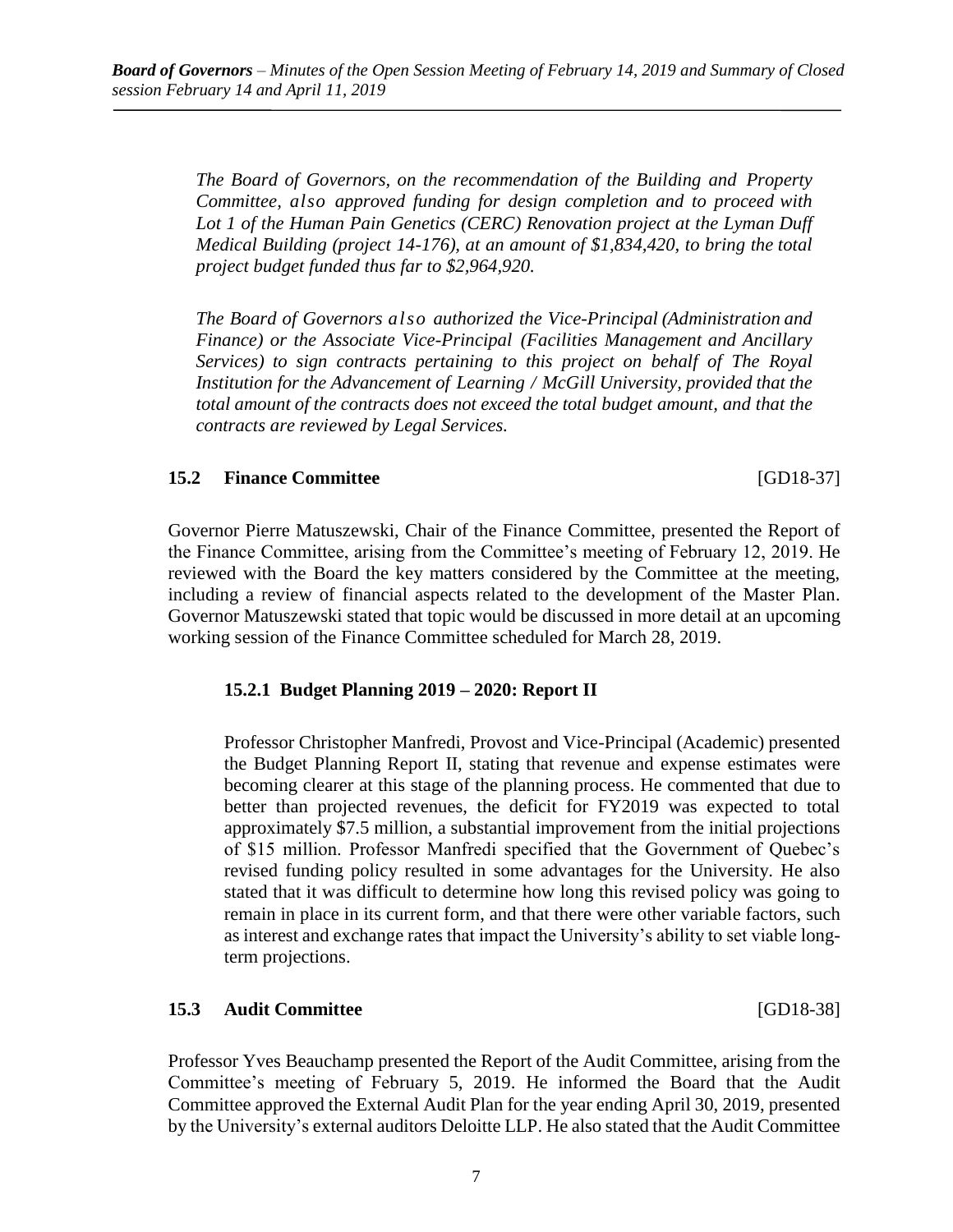approved the Initial Risk Management Plan concerning risks in contract management processes (Phase One) to the *Secrétariat du Conseil du trésor du Québec* (Quebec Treasury Board). Professor Beauchamp added that the Audit Committee received progress reports on three Internal Audits, as well an assessment and annual report on the Enterprise Risk Management (ERM) initiative. He stated that pursuant to the assessment, recommendations concerning the ERM structure would be presented to the Audit Committee at its next meeting scheduled for May 2019.

## **16**. **Annual Report of the Committee on Student Discipline (2017-18)** [GD18-39]

Professor Christopher Buddle, Dean of Students, presented the Annual Report of the Committee on Student Discipline for 2017-18. He explained that the Code of Student Conduct and Disciplinary Procedures (CSCD) governed students' responsibilities, and outlined the process the University followed to address academic or non-academic incidents. He noted that, consistent with previous years, academic incidents outnumbered non-academic incidents. He also highlighted that while informal resolutions were not captured by the data in the report, there was evidence of several such resolutions in the past year.

Chancellor Meighen asked if incidents that occurred off-campus could be captured by the CSCD. Professor Buddle responded by clarifying that the CSCD contained a clause regarding the "university context", and that incidents were judged on the impact they would have on the University community. As such, it was possible that incidents occurring offcampus could be captured, as the university context was not limited to University property. Governor Lotayef inquired as to the training that the Dean of Students' Office received to apply and enforce the CSCD. Professor Buddle responded that regular, specialized training sessions were offered and were supported by the University's Legal Services and Security Services.

#### **17. Other Business**

There was none.

The meeting was adjourned at 6:10 p.m. and was followed by a community session.

**END**